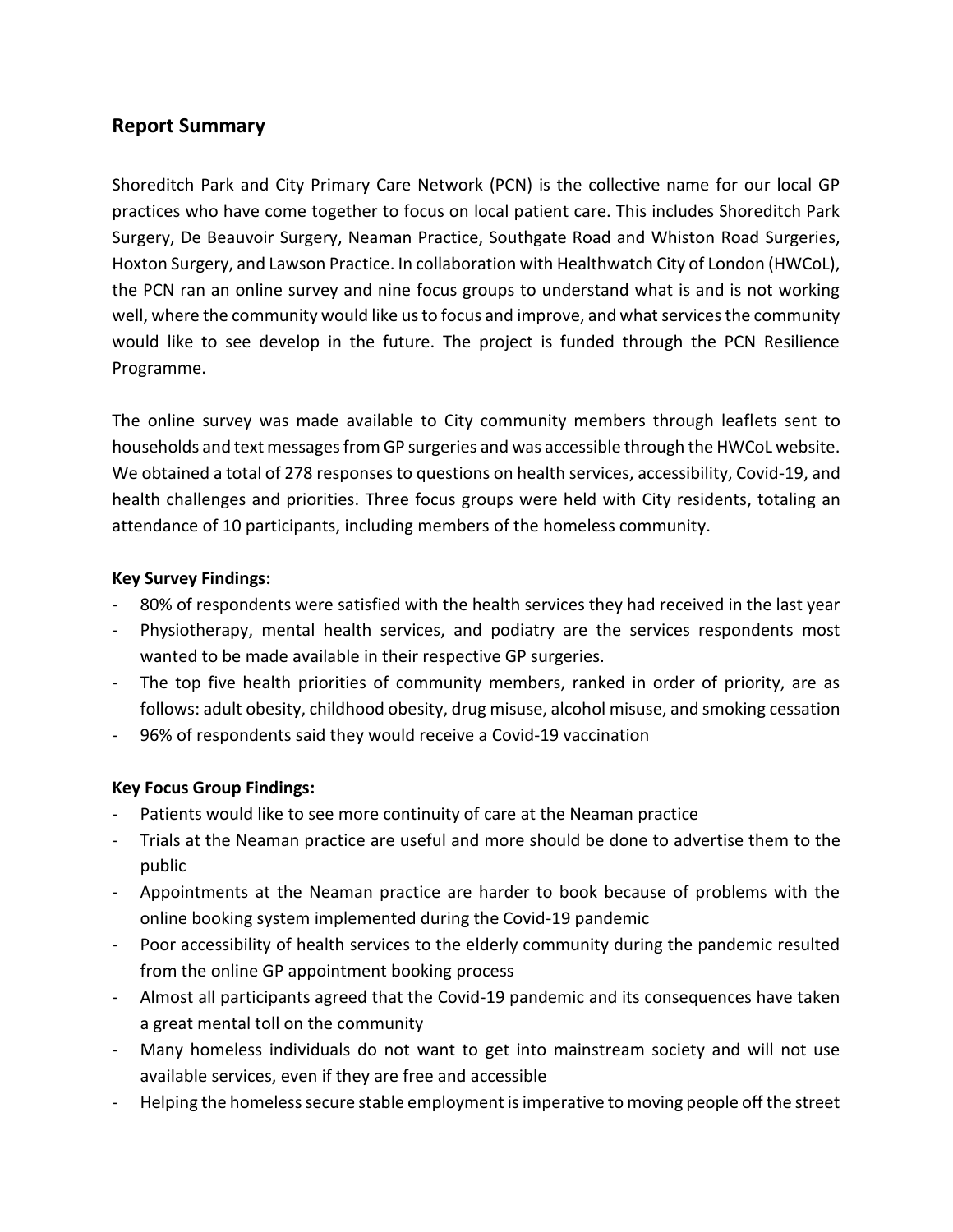## **Introduction**

Shoreditch Park and City Primary Care Network (PCN) is the collective name for our local GP practices who have come together to focus on local patient care. This includes Shoreditch Park Surgery, De Beauvoir Surgery, Neaman Practice, Southgate Road and Whiston Road Surgeries, Hoxton Surgery, and Lawson Practice. In collaboration with Healthwatch City of London (HWCoL) and Healthwatch Hackney (HWH), the PCN ran an online survey and nine focus groups to understand what is and is not working well, where the community would like us to focus and improve, and what services the community would like to see develop in the future. The project is funded through the PCN Resilience Programme.

# **Aims of the Project**

- Engage the views of patients relating to services, localness, and access
- Understand the impact of Covid and key health challenges for patients
- Understand patient view on local organisations and support available to them
- Creative approaches to promote health messages and access of services
- Improve patient experience and satisfaction with health services
- Engage underrepresented groups and increase diversity
- Promote digital awareness and understand exclusion issues
- Be patient-led in establishing the priorities for Shoreditch Park & Cit5y PCN
- Understand how residents want to support the work of the PCN
- Establish a PCN Patient Participation Group
- Promote the PCN and its role in development of local organisations

## **Methods**

#### *Survey*

Our online survey using Survey Monkey consisted of 28 questions formatted with a mixture of yes or no, multiple-choice, and free-text questions, offering respondents the opportunity to expand on certain answers. The central questions focused on a variety of health and healthcarerelated topics. We also asked questions concerning gender, sexual orientation, age, ethnicity, religion, refugee status, and disability for demographic purposes. A leaflet promoting the survey was distributed to all households in the City and Shoreditch Park neighbourhood, and via text messages sent to residents from the GP practices. It was designed to be completed in approximately 20 minutes. A telephone support line was provided for residents to complete the survey or ask questions. A total of 278 individuals residing in the City completed the survey.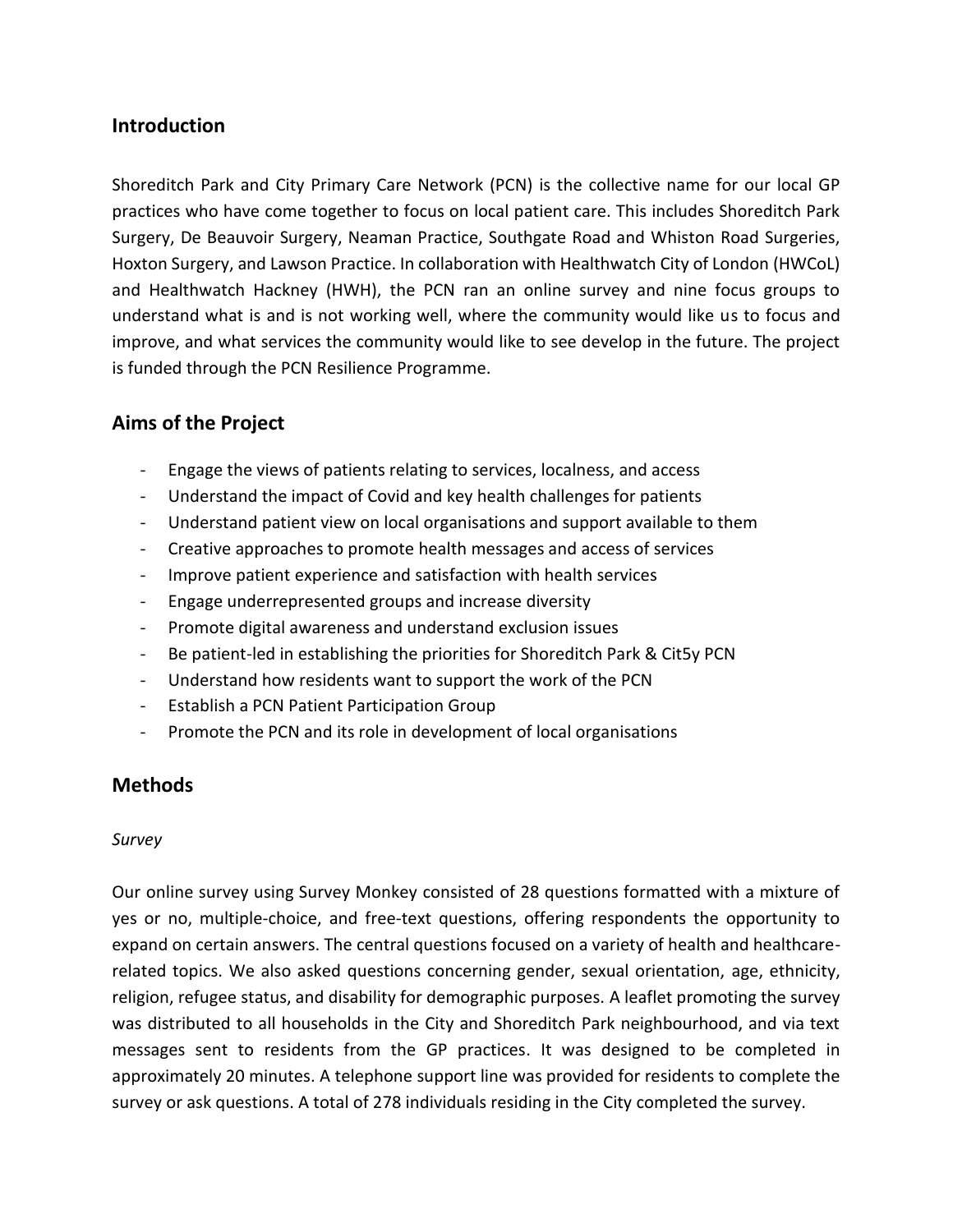#### *Focus Groups*

Three focus groups were held with a total attendance of 10 City patients. Two focus groups were general and one was with members of the homeless community. A £20 shopping voucher was offered in return for their participation. The patients were able to choose from a selection of dates and times for the focus groups. Two members of Healthwatch staff were present during the sessions.

# **Representativeness of Demographics**

The South West 2 Neighbourhood has 55,264 GP registered residents (NHS Digital, 2016) and a population of 55,988 (ONS mid-year, 2016). Our survey had 278 responses from City residents, which is 0.5% of the GP registered population. In April 2017, the age profile of the South West 2 Neighbourhood showed that most residents are between the ages of 25–59. Most of our City respondents are between 51–71 years of age, representing an older demographic.



**Figure 1. Comparison of City and Hackney and City survey demographics: ethnicity** 

*Note: Data from Census 2011*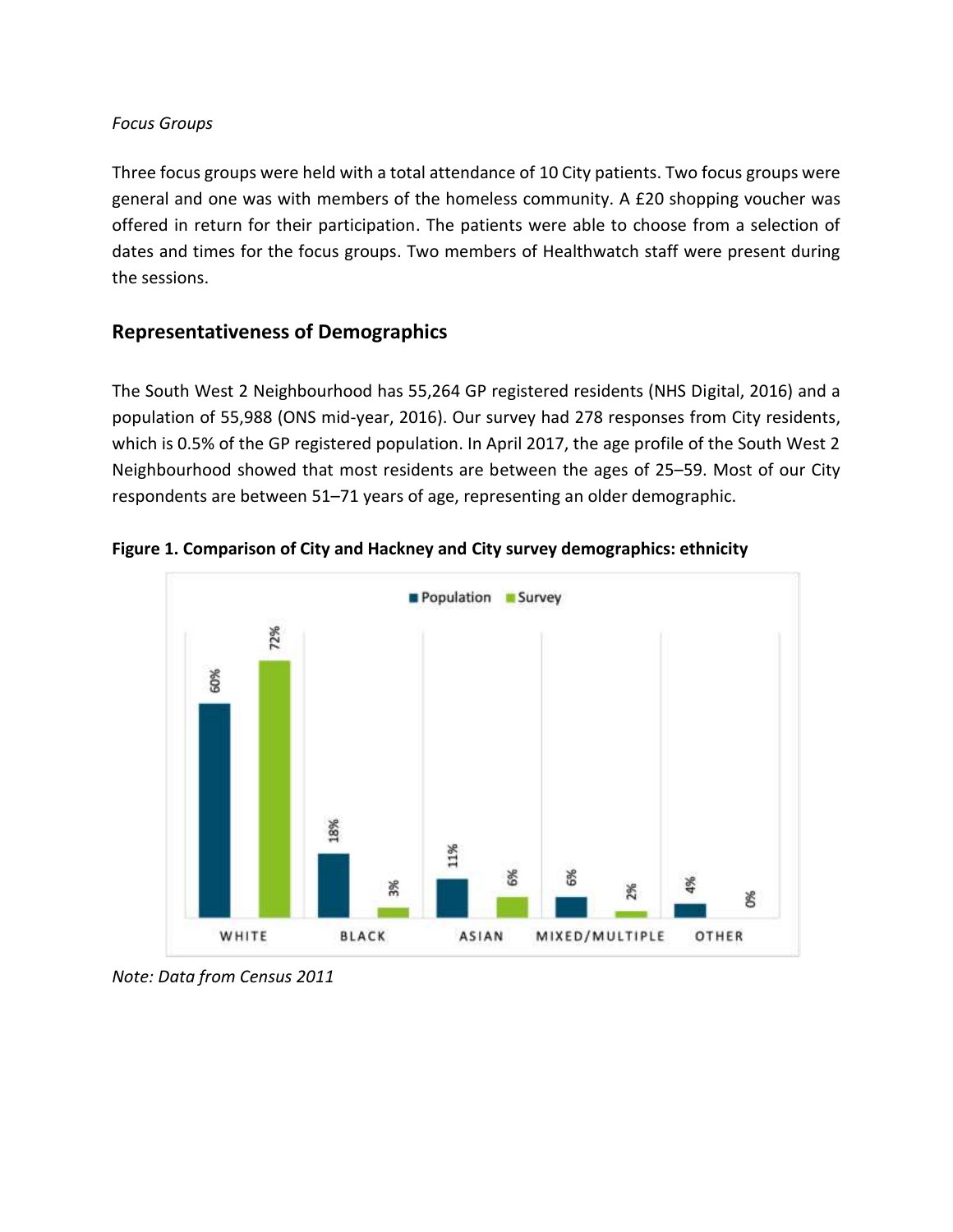

**Figure 3. Comparison of City and Hackney and survey demographics: religion**

*Note: Data from Census 2011.*

## **Survey Data & Results**

**Figure 4. How do you currently contact your GP practice and how do you prefer to contact your GP practice?\***

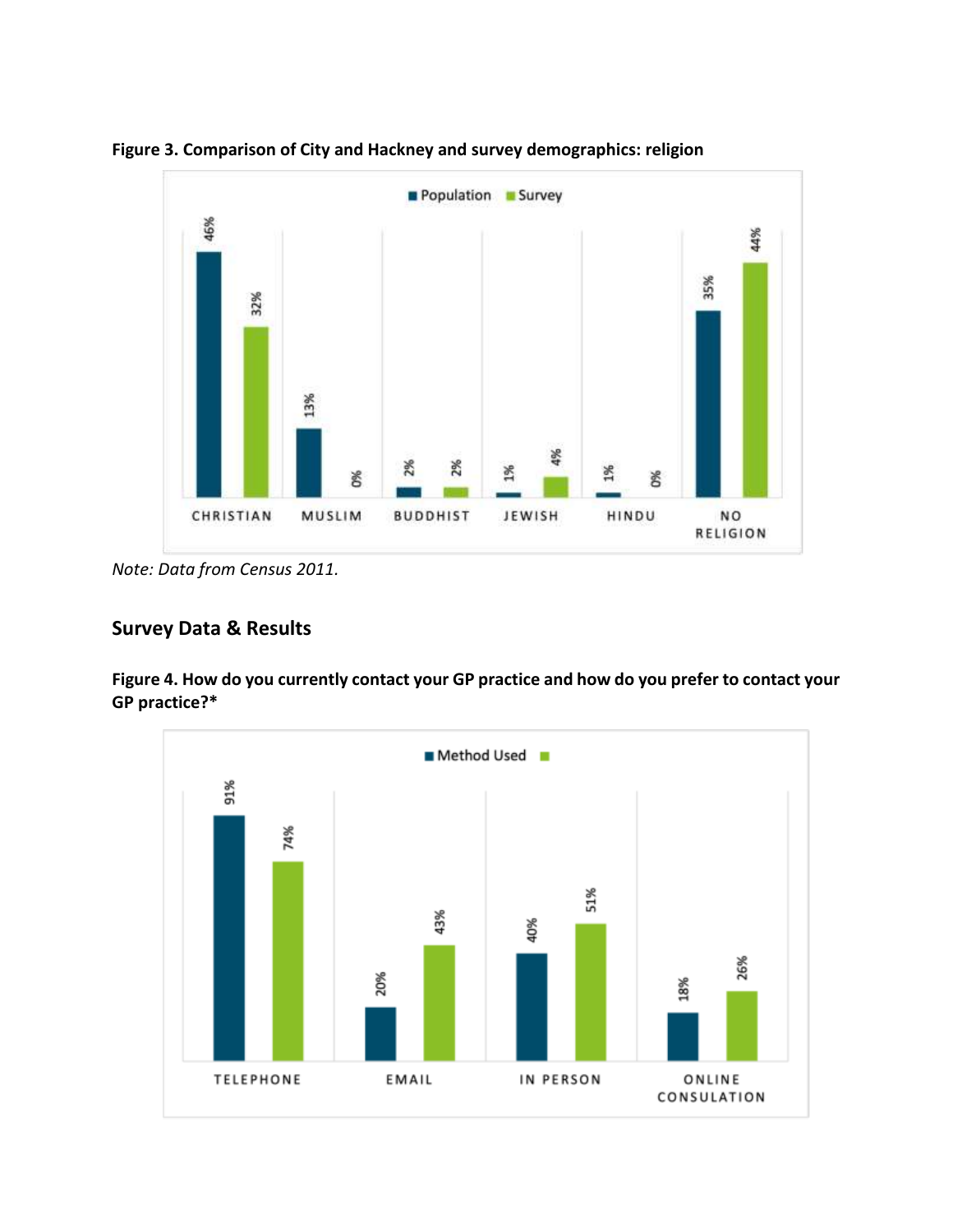*Note: Data from HWCoL, HWH, SPCPCN Online Survey, January–February 2021; N(used)=973, N(preferred)=717; \*respondents were asked to select all that apply.*



**Figure 5. When you need advice of help with a health problem, how easy is it for you to speak to a health professional?**

*Note: Data from HWCoL, HWH, SPCPCN Online Survey, January–February 2021; N=971.*



**Figure 6. How easy is it for you to make an appointment at your GP practice?**

*Note: Data from HWCoL, HWH, SPCPCN Online Survey, January–February 2021; N=967.*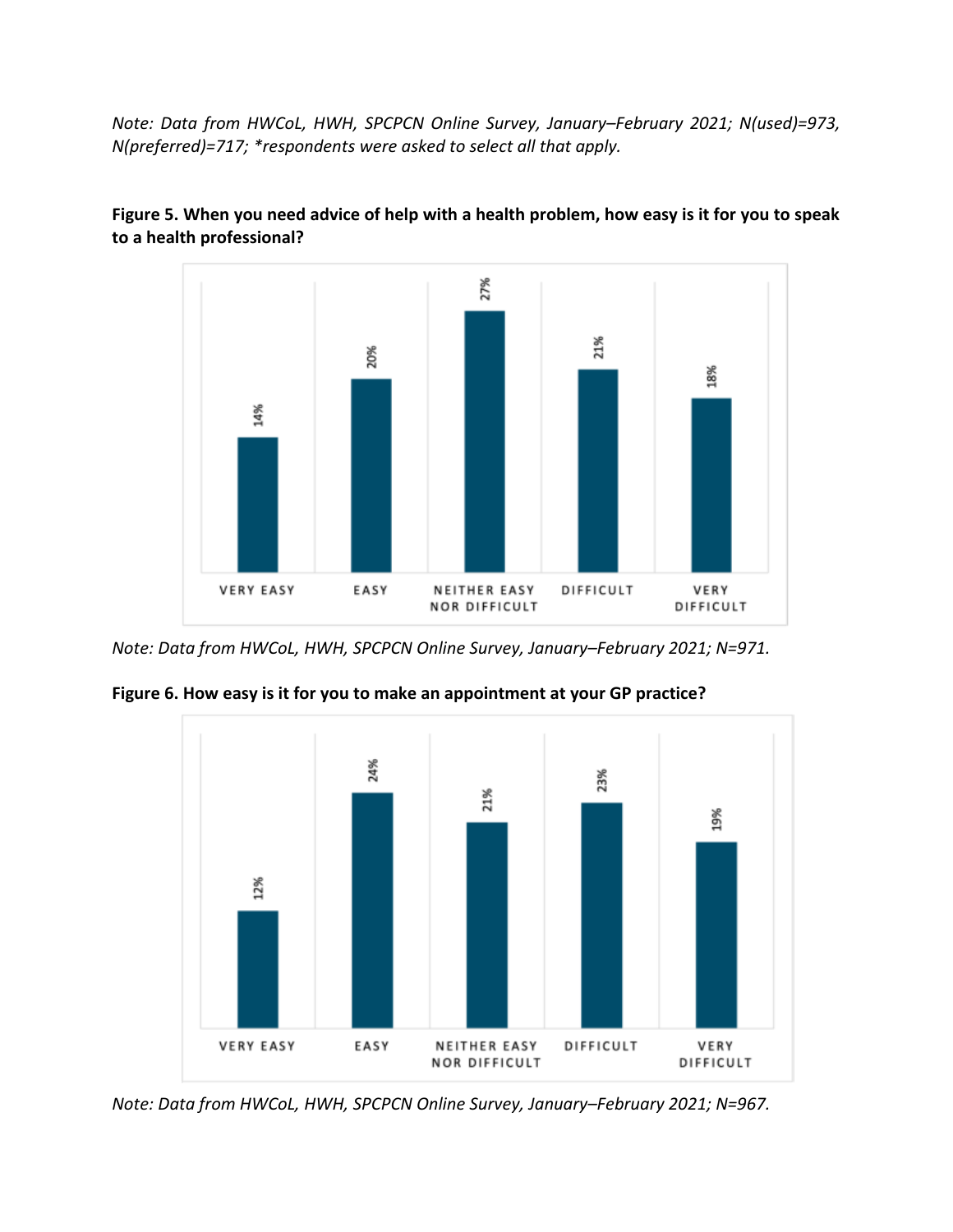#### *Comments*

Many of the comments received referred to the difficulty of getting through to the practice first thing in the morning for appointment booking.

"My GP do not offer online appointments, and we have to call. The line was always busy."

"Unfortunately unless you phone very early all the appointments have been taken for the day, not very useful."

"Process is easy but there may be a wait. I have also been very gratified by the speedy response from the Practice when I needed urgent help for my husband."

"I can make an appointment only if I walk in between 8 am and 8.30 am. They never answer phones calls and emails."

"Easy to make on the day appointments, pre-booked appointments need to be made well in advance."

"Always excellent service."

#### *To what extent has the Covid-19 pandemic negatively affected your health and wellbeing?*

#### To a great extent

"Feeling alone."

"Mainly because it immediately followed the loss of my wife and partner of 36 years."

"Becoming depressed and anxious, lonely, social anxiety about returning to normal interactions and anxiety over money."

#### Somewhat

"Fed up with lockdown, as is everyone."

"Lack of social contact. But there are pluses. I am walking much further. I miss gym classes. Online is ok but not the same."

#### Very Little

"Mental health to an extent but nothing serious. I have been able to get treatment for all physical conditions as needed."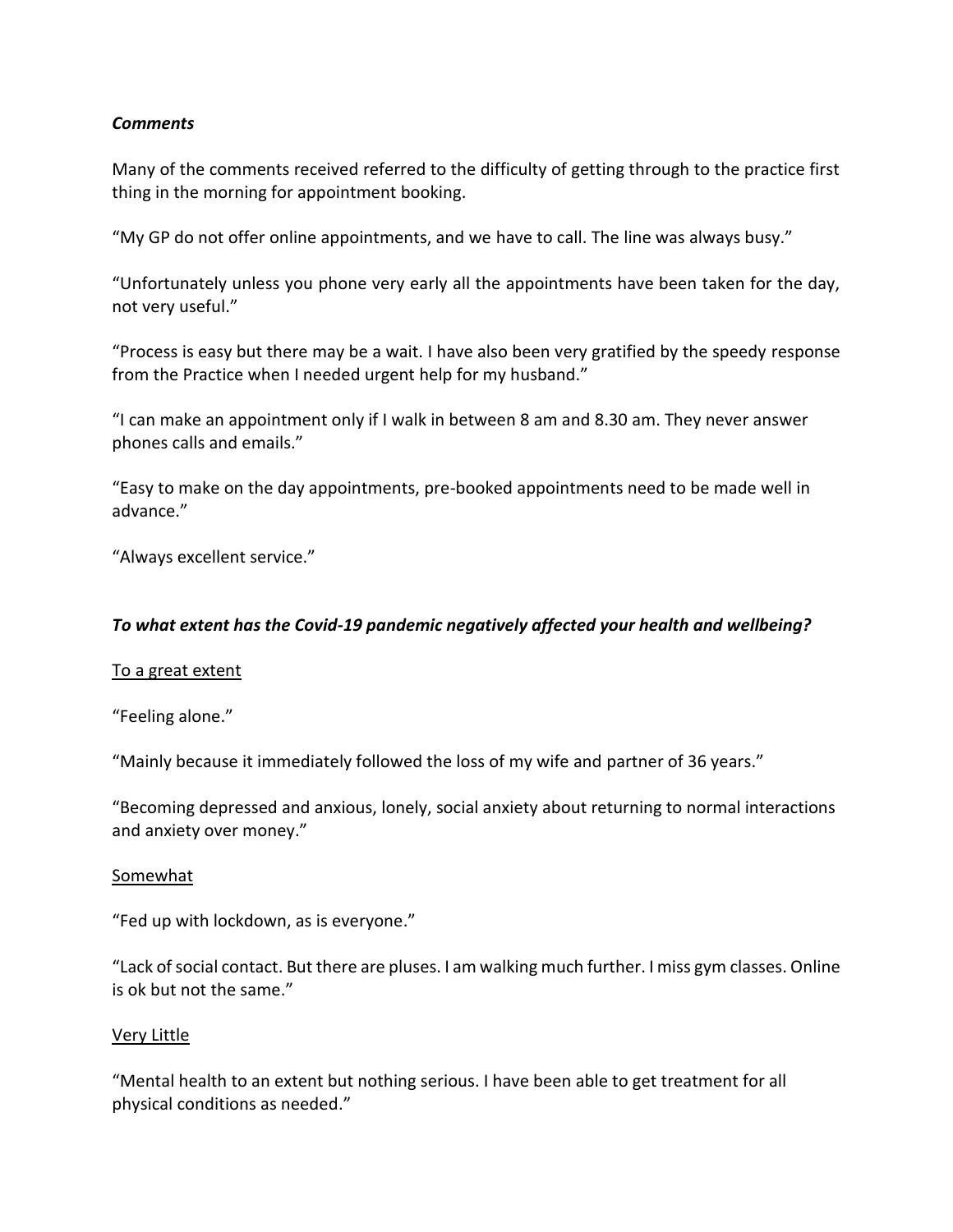"I am doing physical exercise at home."

"I'm finding it mentally grinding (monotony, threat of unemployment, worry about elderly mother and family members) but I'm in a much better position than many so just get on with it."

#### Not at all

"I really enjoy the lockdowns, I have been working from home for almost a year, sure I do miss going into the office or the gym, but I much prefer to have the extra time and bought a treadmill to allow us to keep in shape."



**Figure 7. Will you take the Covid-19 vaccine if it is offered to you?**

*Note: Data from HWCoL, HWH, SPCPCN Online Survey, January–February 2021; N=947.*

## *Comments*

The responses to this question reflect in part the government advice at the time, in January 2021, for pregnant women or those planning to become pregnant, not to have the vaccine. Vaccination was also being offered only to over 70s at this point.

"I need to do more research on the vaccine and different types available."

"Vaccine insufficiently tested (e.g. no testing was done of its effects on pregnancy)."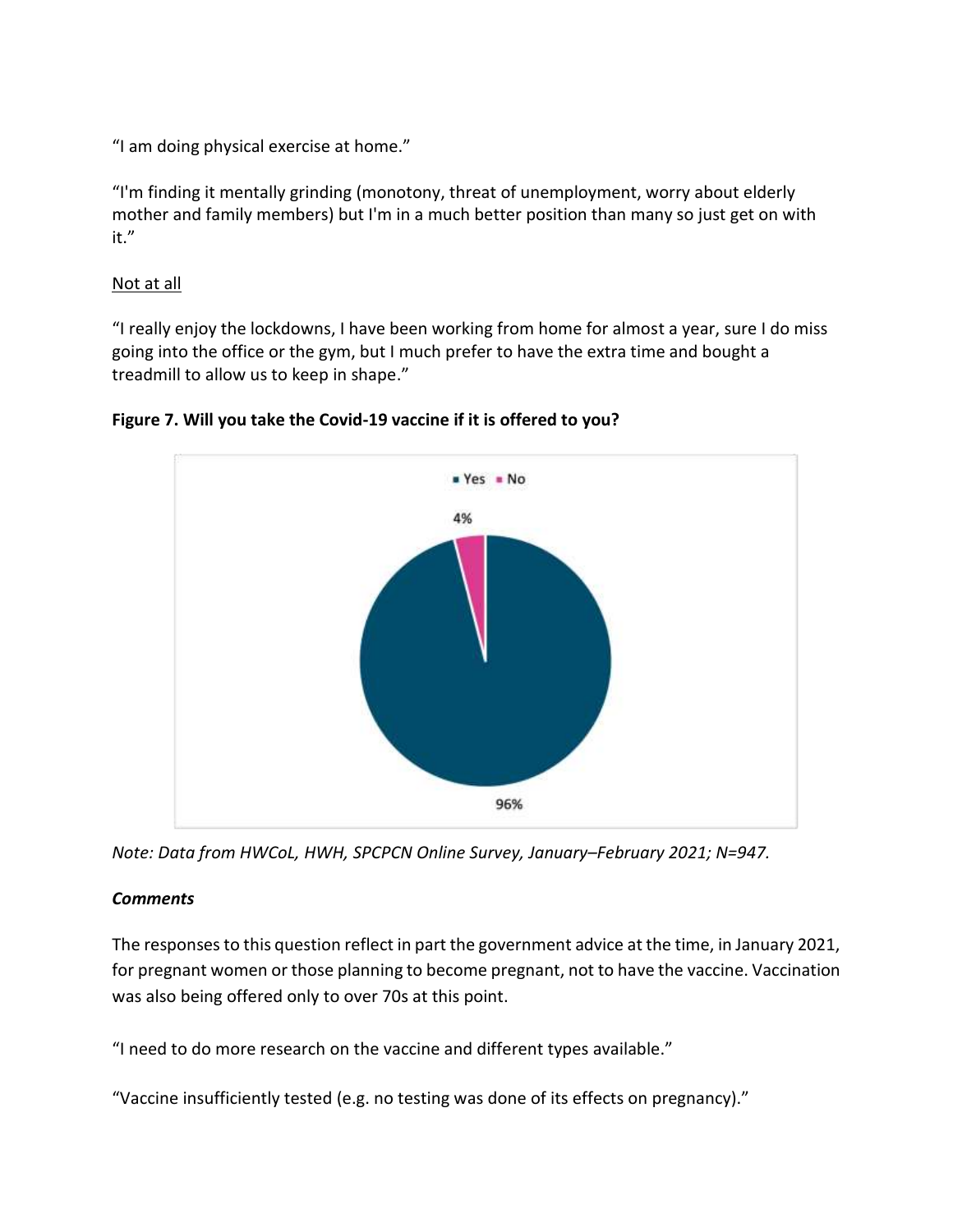"It depends on which Covid vaccine I am to be offered."

"I have a history of significant allergies and am worried about the risk of a severe allergic reaction."



## **Figure 8. Have you experienced any difficulties accessing services since the start of the pandemic in March 2020?**

*Note: Data from HWCoL, HWH, SPCPCN Online Survey, January–February 2021; N=965.*

## *Comments*

"We were told not to contact the practice unless for very urgent problems."

"Physio was online, which made examination and exercises more difficult. The service was excellent, however, and the time wait was no different to non-COVID-19 years."

**"**Somewhat negative messaging from the practice has discouraged me from seeking and then pursuing help for non-Covid health concerns, to the extent that I consulted a private GP instead."

"Good telephone access to GP and very impressive response by them when my partner was ill. Good service."

"No face-to-face appointments available which whilst understandable does make things very difficult. It's almost impossible to reach the practice by phone and you can't go in. My repeat prescriptions have been messed up."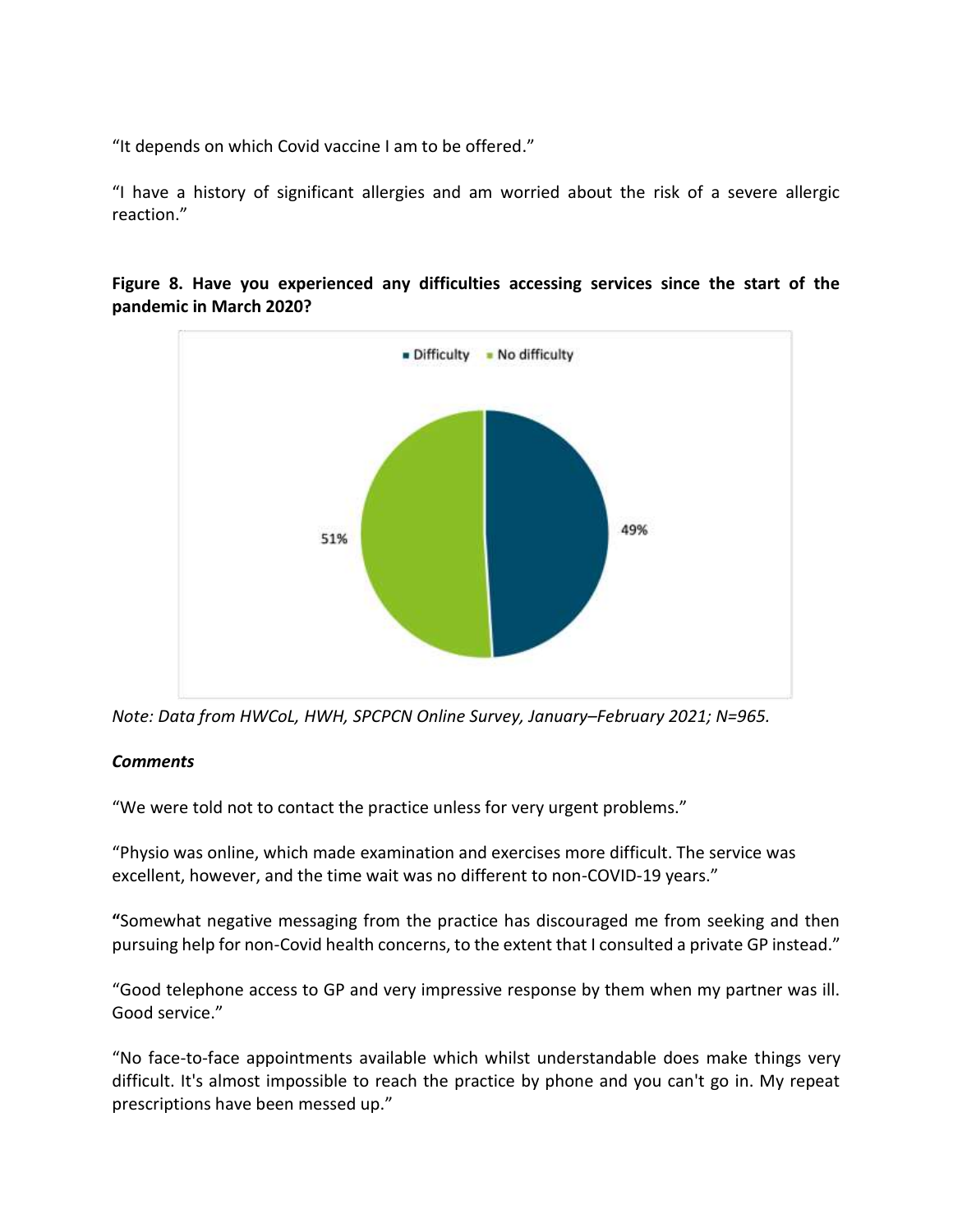

**Figure 9. Where do you get your information about staying healthy?\***

*Note: Data from HWCoL, HWH, SPCPCN Online Survey, January–February 2021. \*Respondents were asked to select all that apply.*

The NHS website is the most used source of health information at 64% of respondents, followed by family and friends (52%), the GP (47%), and TV and radio (41.2%). The least utilized sources are Whatsapp (5%), Healthwatch (9%), and YouTube (11%).



**Figure 10. Which of the following health areas would you like us to prioritise?\***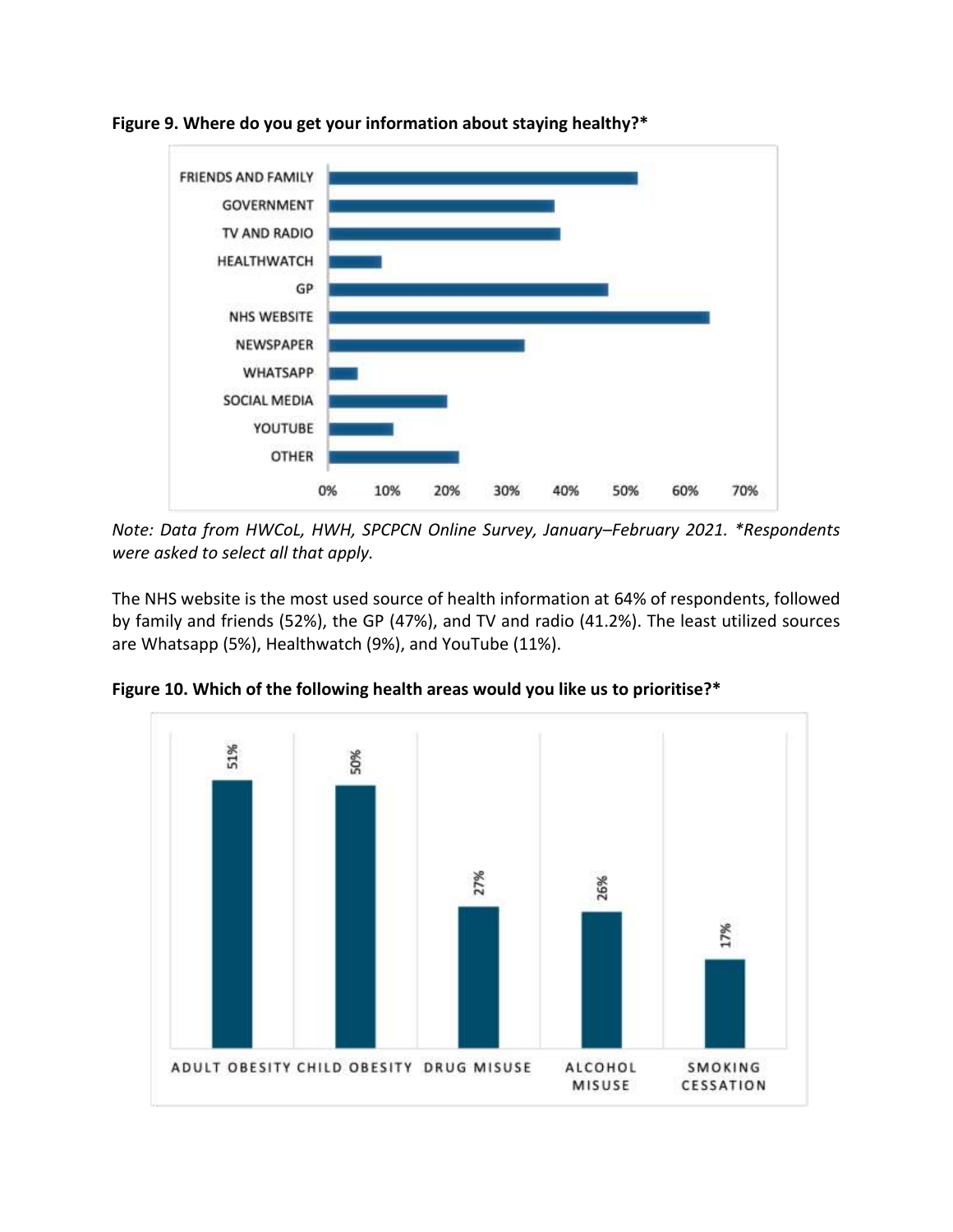*Note: Data from HWCoL, HWH, SPCPCN Online Survey, January–February 2021. \*Respondents were asked to rank health priorities in order of importance; data shown is percentage of respondents who ranked each option as either first or second priority.*



**Figure 11. What services would you like to see in your GP surgery?\***

*Note: Data from HWCoL, HWH, SPCPCN Online Survey, January–February 2021. \*Respondents were asked to select all that apply.*

Physiotherapy (60%), mental health services (56%) and podiatry (48%) are the services City respondents most desired to see in their respective GP surgeries (Figure 11). Nevertheless, demand exists for health and wellbeing advisors (36%), dieticians (33%), and pharmacies (27%).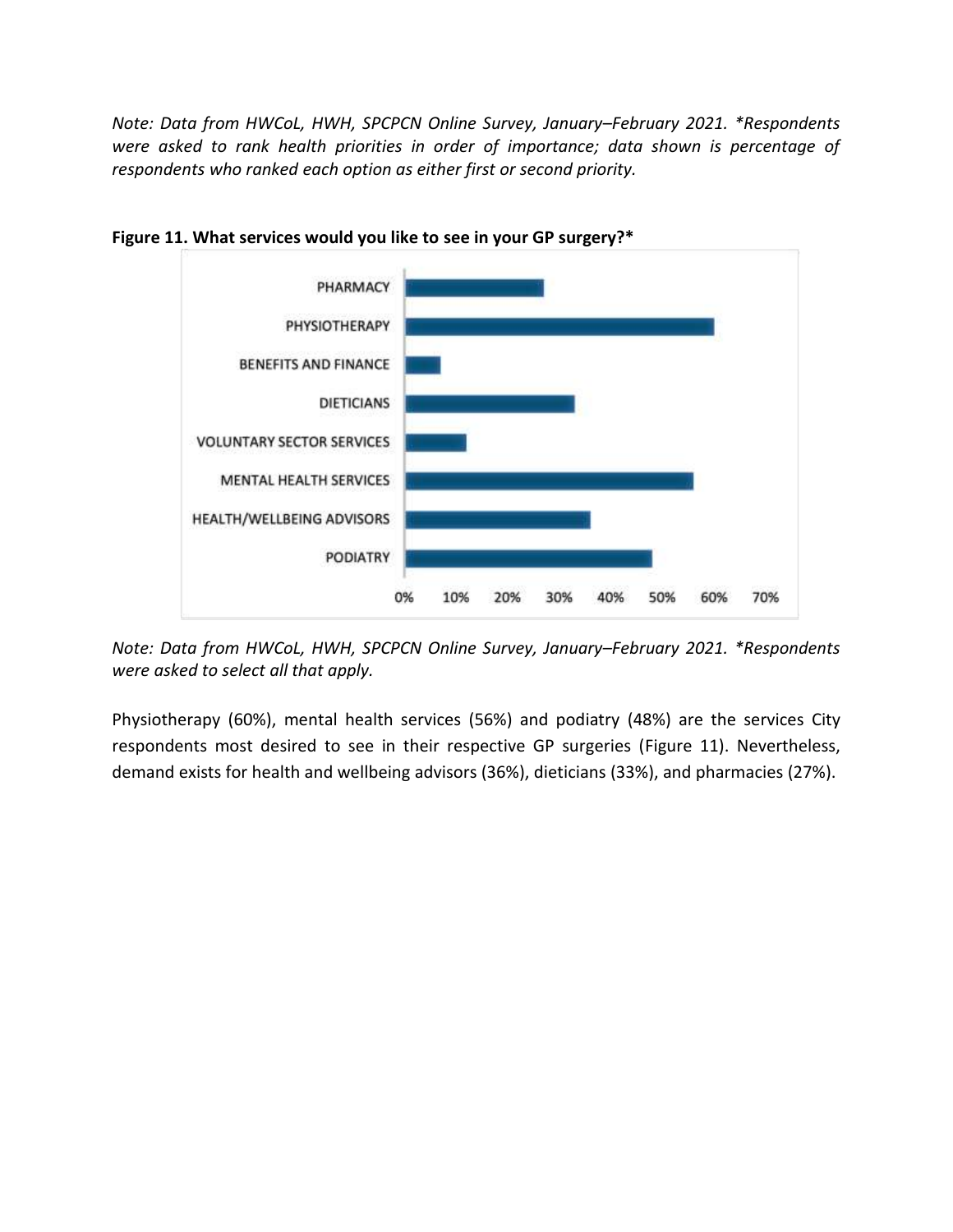

**Figure 12. Willingness to get Covid-19 vaccine by age**

*Note: Data from HWCoL, HWH, SPCPCN Online Survey, January–February 2021.*

The 41-50 age group was the least likely to receive the vaccine at 57% (Figure 12), while the 72+ age group was most willing at 100%. It is important to note that an unspecified, yet small number of respondents who chose "No" did so because they had already been vaccinated.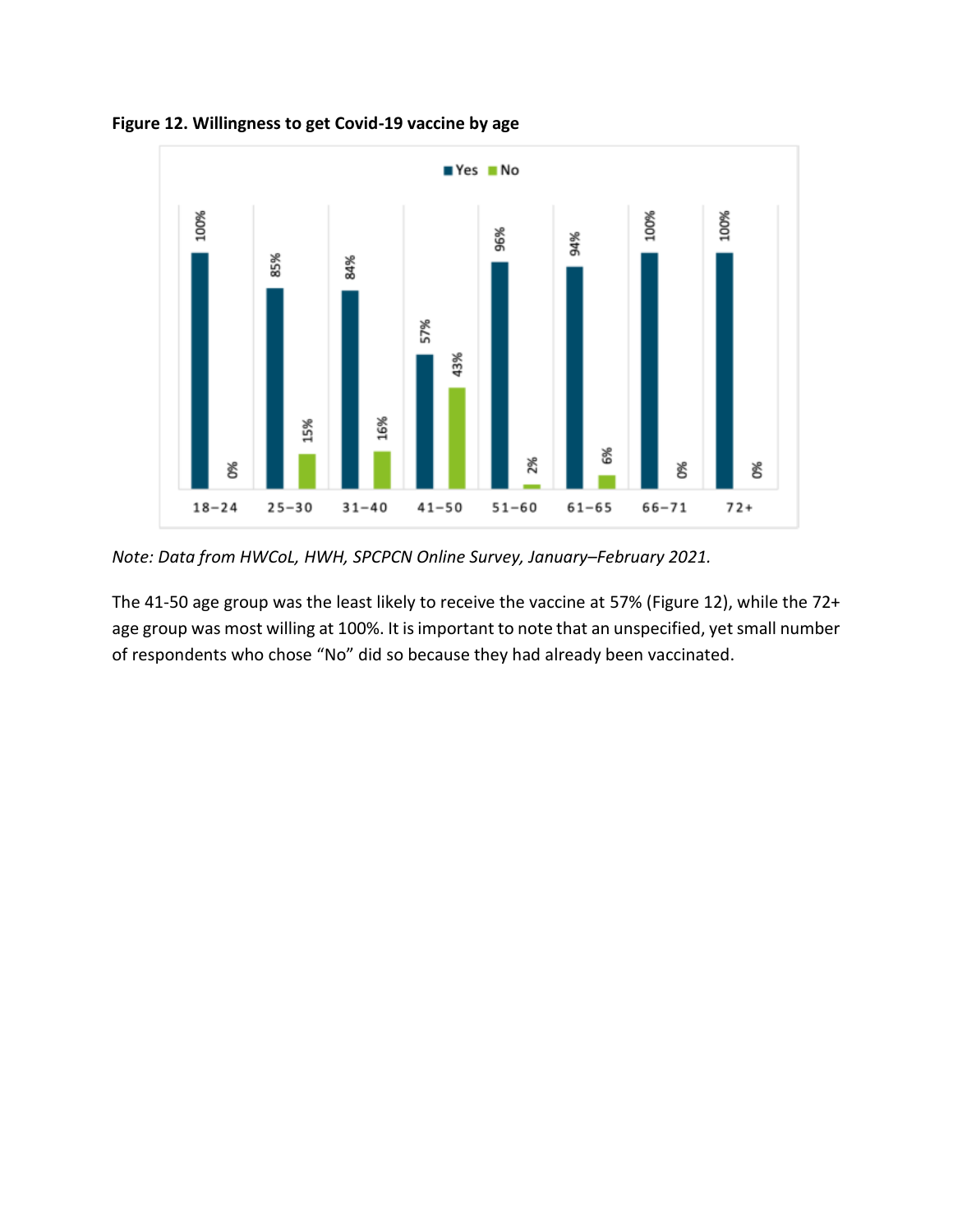

**Figure 13. Willingness to get Covid-19 vaccine by gender**

*Note: Data from HWCoL, HWH, SPCPCN Online Survey, January–February 2021.*

**Figure 14. Willingness to get Covid-19 vaccine by ethnicity**



*Note: Data from HWCoL, HWH, SPCPCN Online Survey, January–February 2021.*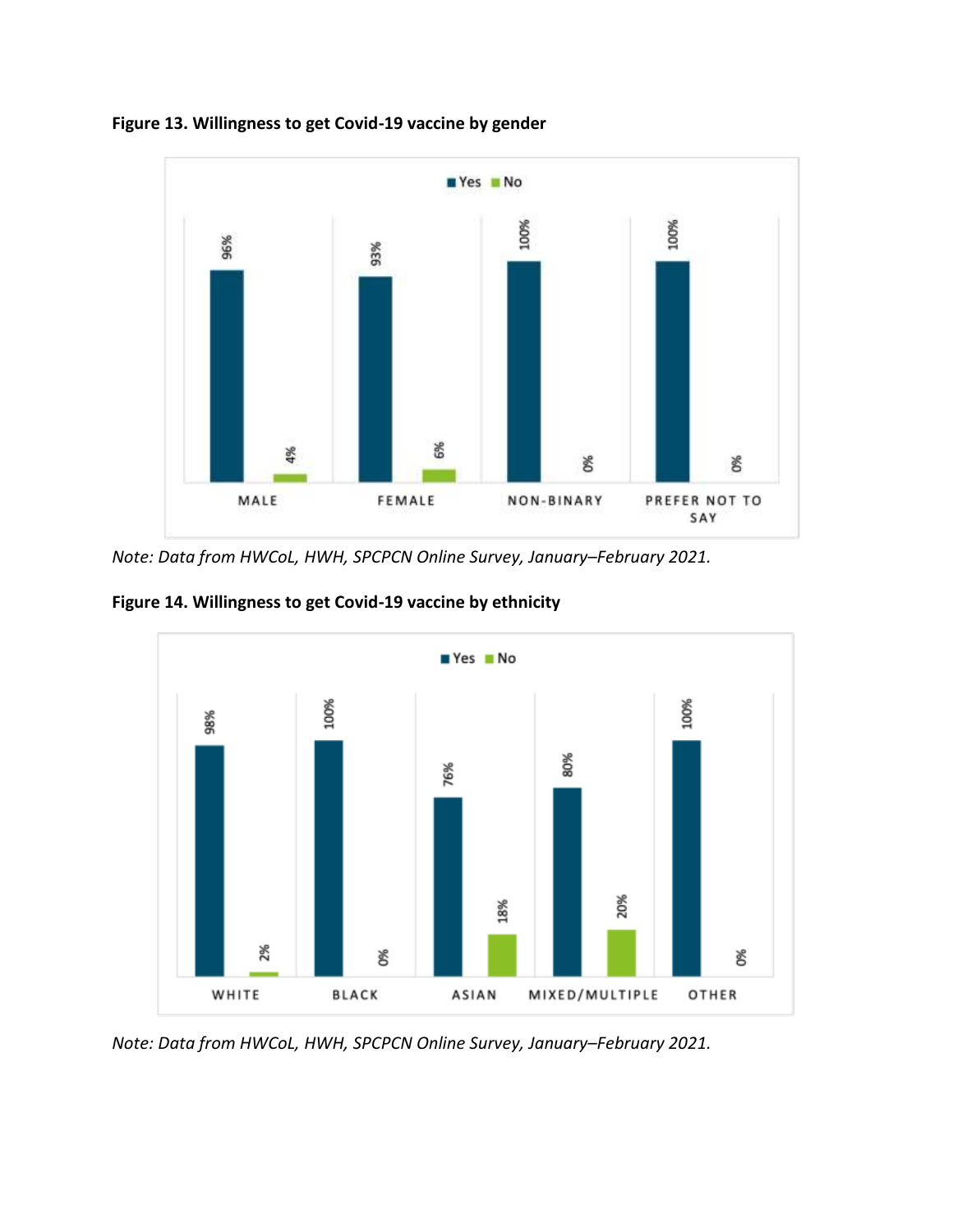In the ethnicity data, sample sizes for the "black", "Asian," "mixed/multiple ethnicity", and "other" are small, which means it may not accurately reflect the population. With a larger sample sizes, white City respondents had the highest willingness to have the vaccine at 98%.





*Note: Data from HWCoL, HWH, SPCPCN Online Survey, January–February 2021.*

The sample size for Buddhist, Hindu, Jewish, and Muslim City respondents are too small to generalize to the population.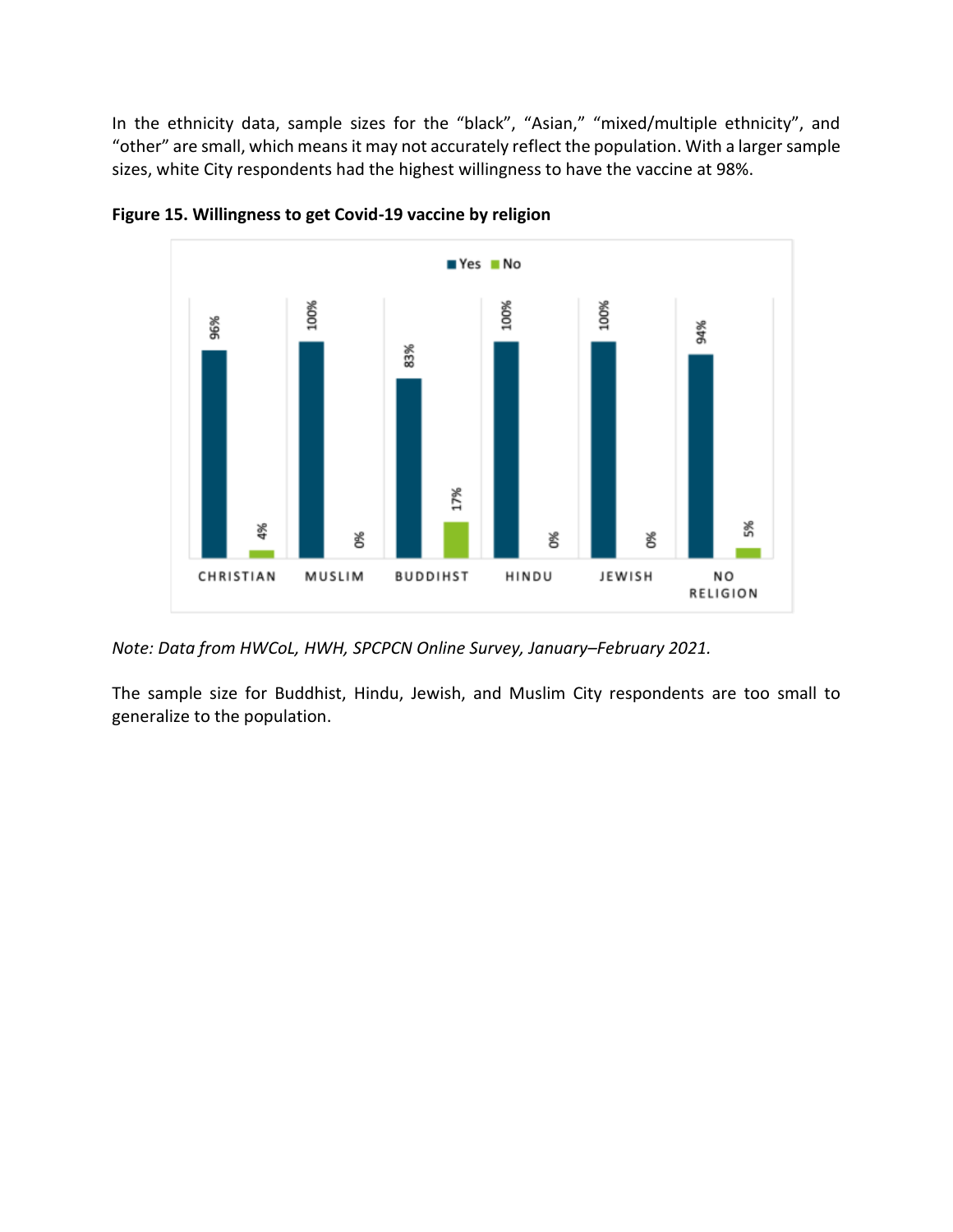

**Figure 16. Willingness to get Covid-19 vaccine by GP surgery**

*Note: Data from HWCoL, HWH, SPCPCN Online Survey, January–February 2021.*

Respondents registered with the Lawson Practice were the least willing to receive a Covid-19 vaccination at 60% (Figure 16). With smaller sample sizes, Shoreditch Park surgery and Hoxton surgery displayed the highest vaccination willingness at 100%.

## **City Focus Group Data & Results**

## *1. Vulnerabilities of the elderly and minority communities*

Concern was raised over the accessibility of health services for elderly and minority communities during the pandemic. Attendees highlighted that the elderly do not have easy access to the practices, mainly because of the emphasis on online booking of appointments. They felt as though the surgeries have not done an adequate job in establishing lines of communication between themselves and the most vulnerable populations in their care, and that they must be proactive in facilitating communication and care for the elderly. Beyond contacting the surgeries, participants were worried about the other aspects of health care during the pandemic, exacerbated by the inability of carers to provide the certain kinds of assistance.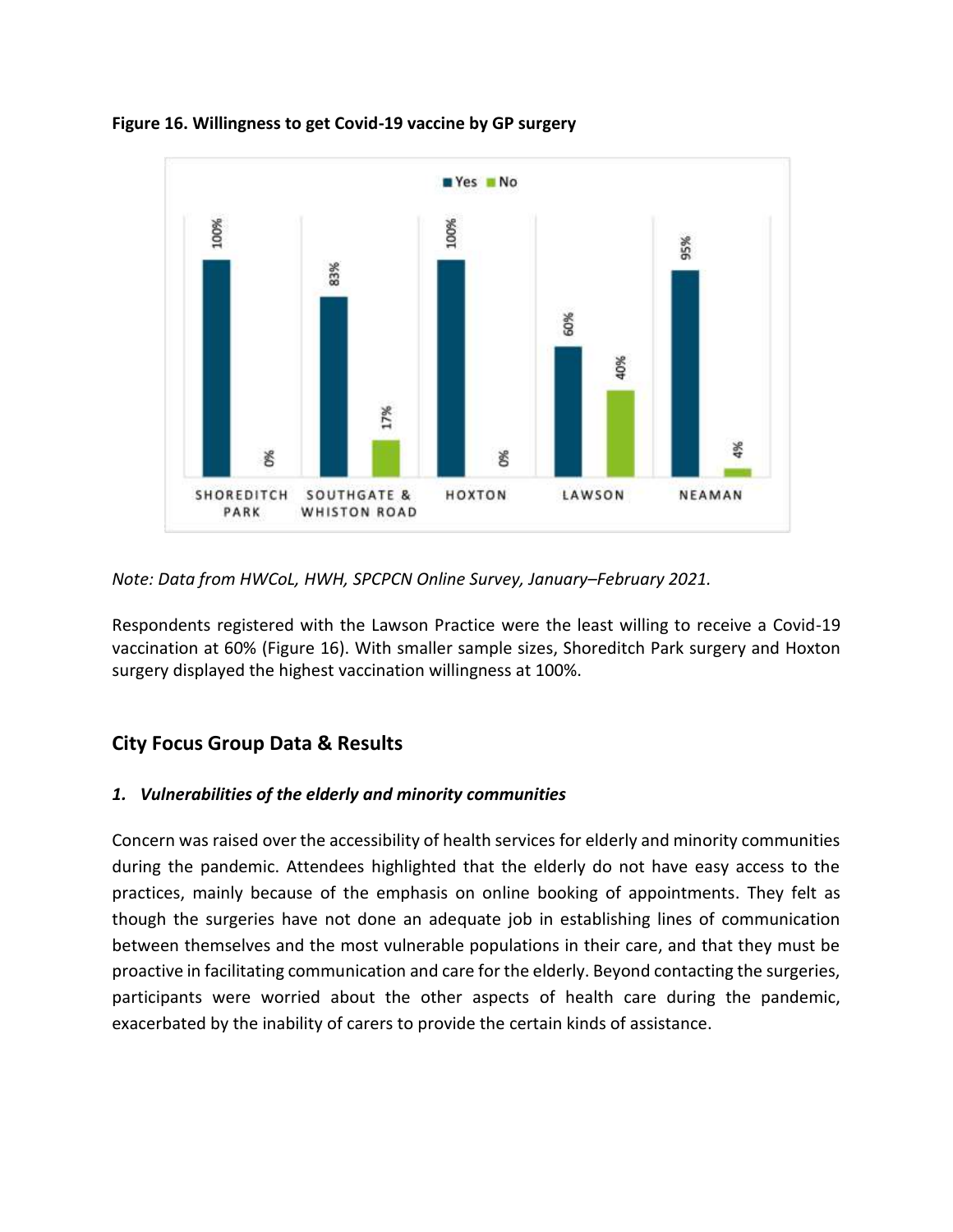## *2. The Neaman Practice*

Neaman practice patients highlighted that appointment bookings by phone are difficult to secure, and that the practice has not advertised that you can get an appointment by booking online. A participant said that a separate system is needed to get a medication review or repeat prescriptions to make the entire system more efficient. Concerns were also raised regarding the continuity of care at the Neaman practice – one patient was dissatisfied with "never seeing the same doctor twice."

Apart from the phone lines, one patient said that the "actual consultation online and [the Neaman practice] calling back is very high-quality service." Further, another patient said that they had contacted the practice when they were extremely vulnerable and got an appointment within the hour. They sent a photo of their ailment, got a diagnosis straight away, and were "delighted" with the service. Another patient has been participating in trials offered by the Neaman practice over the years and said that they have been very useful. They suggested that practices give more information on such trials. Patients would like more mental health support at the Neaman practice.

## *3. Health and service use of the homeless*

A homeless individual said that the GP and dental services he has received have "been great," and that if he needs help in East London, he knows it is there. Getting medication has been easy for him, but he has not been contacted by the GP regarding his mental health status. He explained how many homeless individuals in London struggle with drinking, drugs, and gambling problems. However, he also mentioned that many homeless individuals do not want to get into mainstream society and will not use available services, even if they are free and accessible.

An outreach worker who attended the meeting described different programs that exist to support the homeless population, including frontline services where doctors come out weekly, people are assessed often, and detox and rehabilitation services are offered. However, another outreach worker said that the City does not really have a service to see what is needed for the homeless. It was raised that helping the homeless secure stable employment is imperative to moving people off the street. A proposal to make links with big companies and provide scholarships for housing and job seeking was made.

## *4. Expanding role of chemists in delivering health services*

Pharmacies were identified as a potential source of service expansion. Focus group attendees described how many had been consulting pharmacists for medical advice with relative ease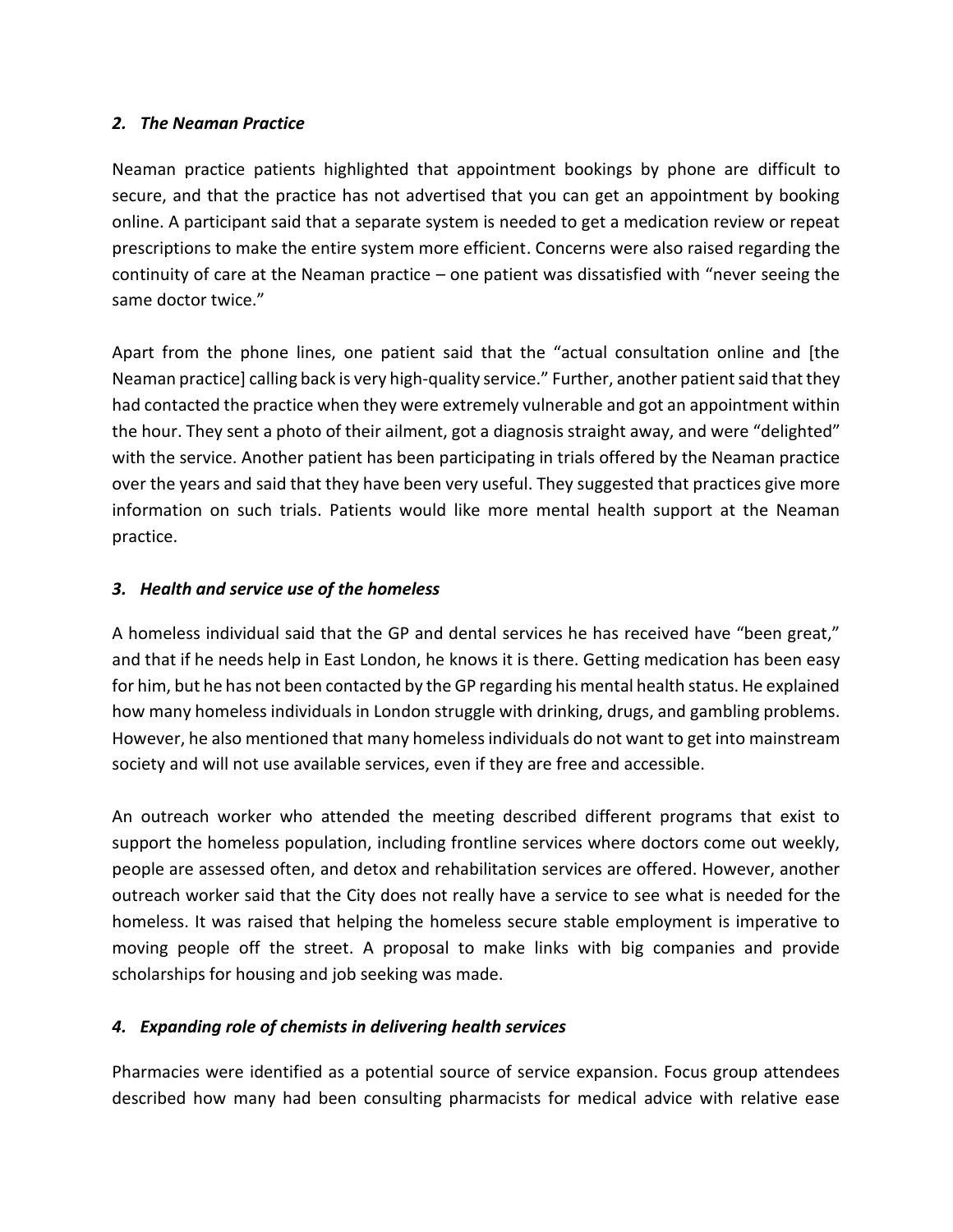compared to the GP. Participants reported that they "felt supported" and repeatedly referred to chemists as "helpful." There were multiple suggestions to promote chemists as sources of medical information to help relieve some of the heavy burden on GPs.

However, other attendees voiced complaints with respect to pharmacies' current service delivery. Difficulties with renewing prescriptions were cited; one participant mentioned that a prescription system change had occurred at their local pharmacy and was concerned that some individuals may have encountered challenges in adapting to the new process. The main concern was with the length of time taken to process prescription requests, which contributed to delayed and interrupted care.

## **Recommendations**

- The Shoreditch and Park PCN practices should review the systems used to book appointments to ensure that it is accessible for all patients, including for vulnerable individuals who may have difficulty using the current GP appointment booking systems, such as those with hearing loss, the visually impaired, or the elderly.
- Offer methods of contacting the GP Surgeries other than via telephone, supporting patients' desire for more online access and face to face appointments.
- Create a separate system for online/over-the-phone medication reviews and repeat prescriptions.
- Work in coordination with Public Health on programmes to address adult and childhood obesity.
- Work with pharmacies as part of the Neighbourhood Teams in delivering health services and information.
- Increase interest in the Covid-19 vaccine by (1) sharing relevant medical information and statistics, (2) being open and perceptive to questions asked by skeptical patients, and (3) communicate with underrepresented communities to understand their disproportionate hesitations.
- Respond to residents' desire for physiotherapy clinics, mental health services, and podiatry clinics in the GP Surgeries, as per respondent request.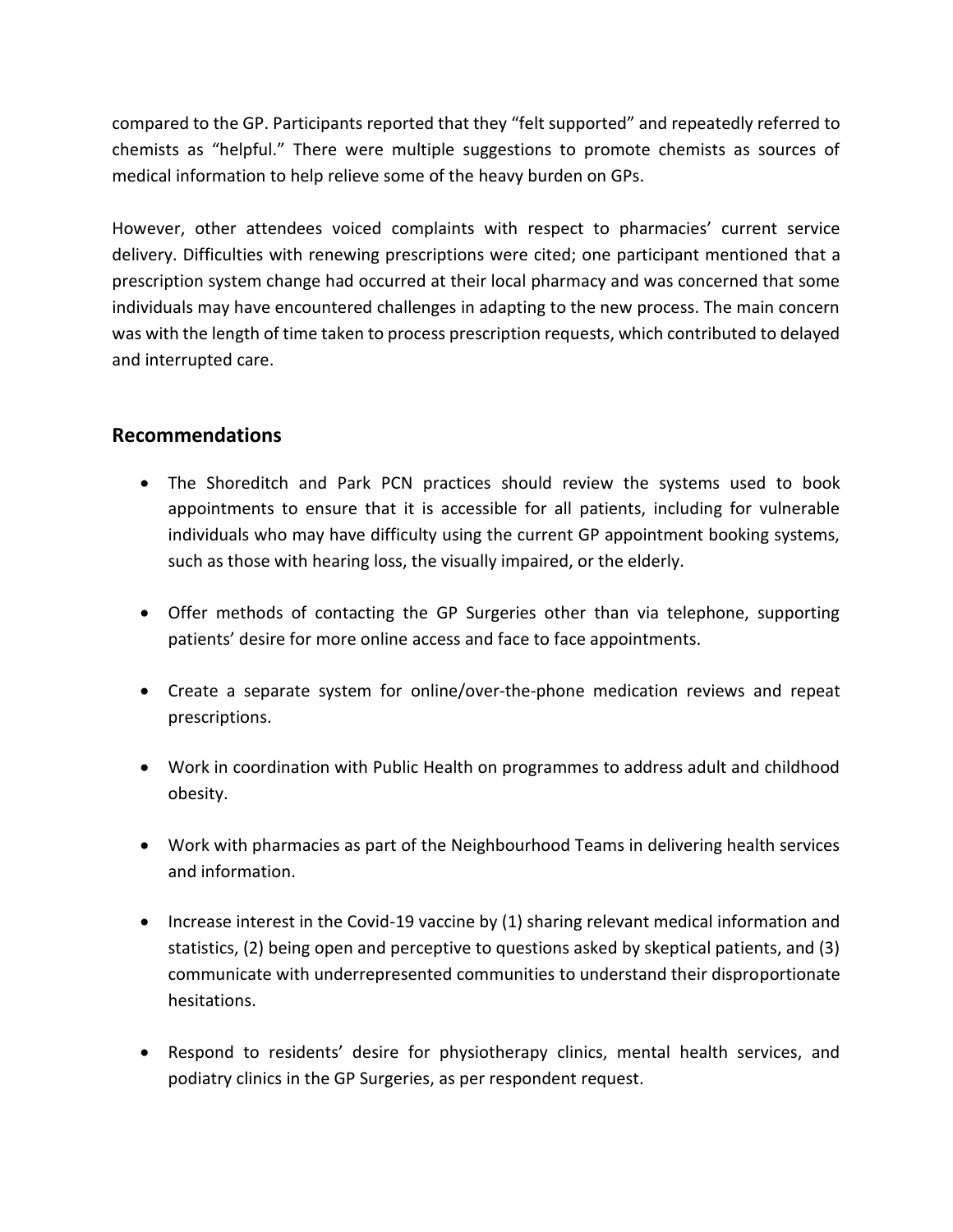- Expand the outreach of mental health services in the community, making more residents aware of services and enhancing accessibility to high-risk populations.
- Help establish more drop-in centres during the winter for the homeless as relief from harsh conditions, especially during times of lockdown.
- Connect with the homeless population to increase the use of and educate about using addiction-related services.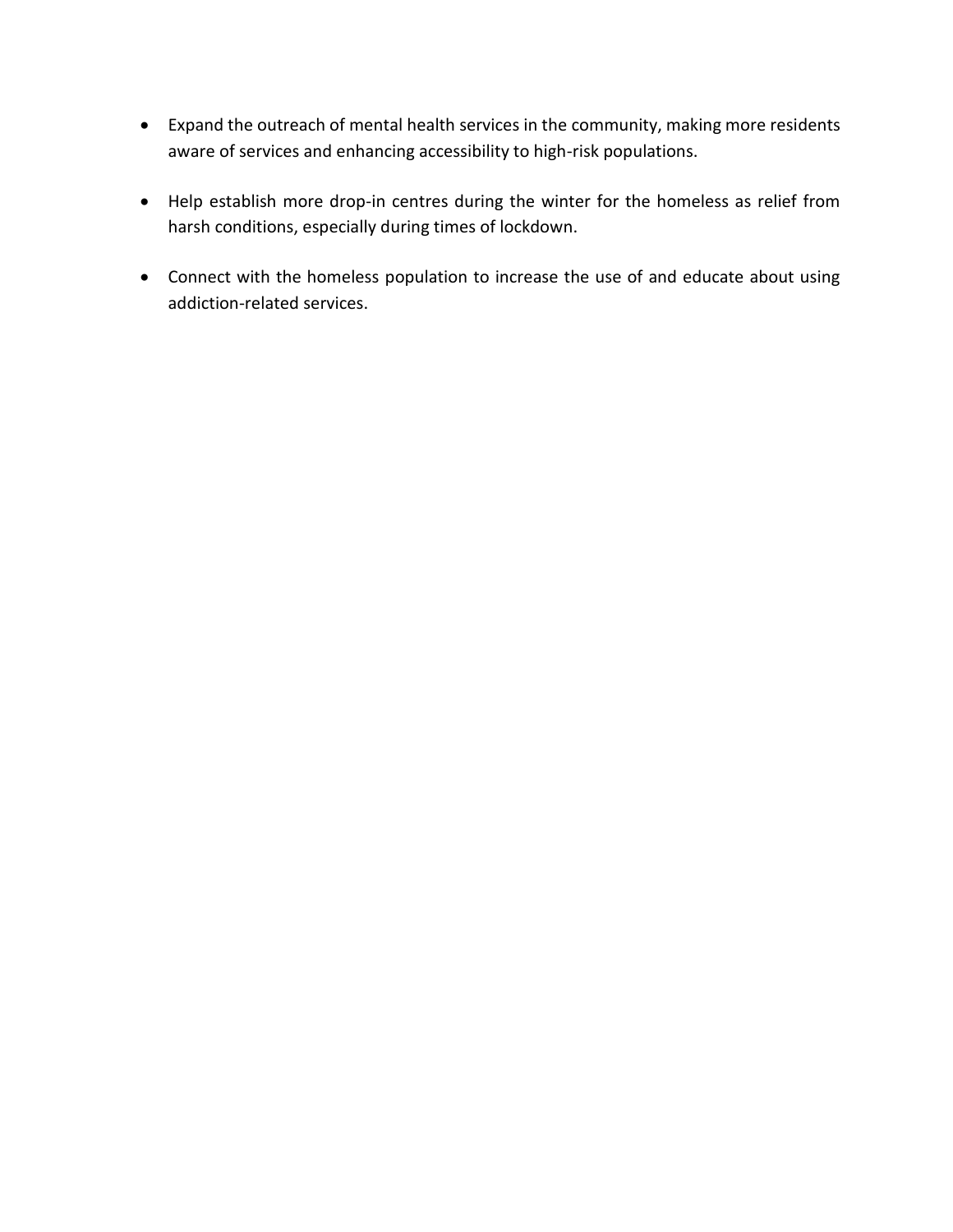# **Appendix**

# *Survey Design and Methodology*

#### *Quantitative Method*

Using an online survey, our quantitative study was designed to obtain general information regarding healthcare and wellness during the pandemic in the City of London and Hackney boroughs, and Shoreditch Park and City PCN. Survey Monkey was chosen as the online survey platform because of its user-friendly functions and free accessibility to the public. The survey was made available through our website, newsletters, and bulletins to maximize the number of responses and was made to be completed within approximately 20 minutes. If a participant had a question regarding the survey, a telephone number provided alongside the survey link could connect participants to a Healthwatch member of staff for advice. We had a total of 278 City residents complete the survey.

The survey consisted of 28 questions formatted as a mixture of yes or no, multiple-choice and free text questions, offering respondents the opportunity to expand on certain answers. The central questions focused on a variety of health and healthcare-related topics, while questions concerning gender, sexual orientation, age, ethnicity, religion, refugee status, and disability were asked for demographic purposes. If interested, respondents could sign-up for a voluntary online focus group to be conducted in March/April of 2021 and were to be awarded a £20 shopping voucher for their participation. Respondents had the option to skip questions they were unwilling or unable to answer.

To execute the quantitative analysis, raw data from the survey was transferred into an Excel document; cross-tabulation table analyses were conducted between the topical question statistics and demographic statistics to identify trends within certain demographic groups. Pie charts and graphs were created to display the discrete categories of univariate statistics visually and simplistically, while frequency tables were used where the number of categories was too large to feasibly fit in a graphic.

#### *Qualitative Method*

Focus group participants were sampled from our online survey respondents through an expression of interest. A £20 shopping voucher was used to incentivise participation. Once the data of willing individuals had been collected, focus groups were organized. Participants were able to choose from a selection of dates and times for their convenience. Three focus groups were held with a total attendance of 10 City patients. Two focus groups were general and one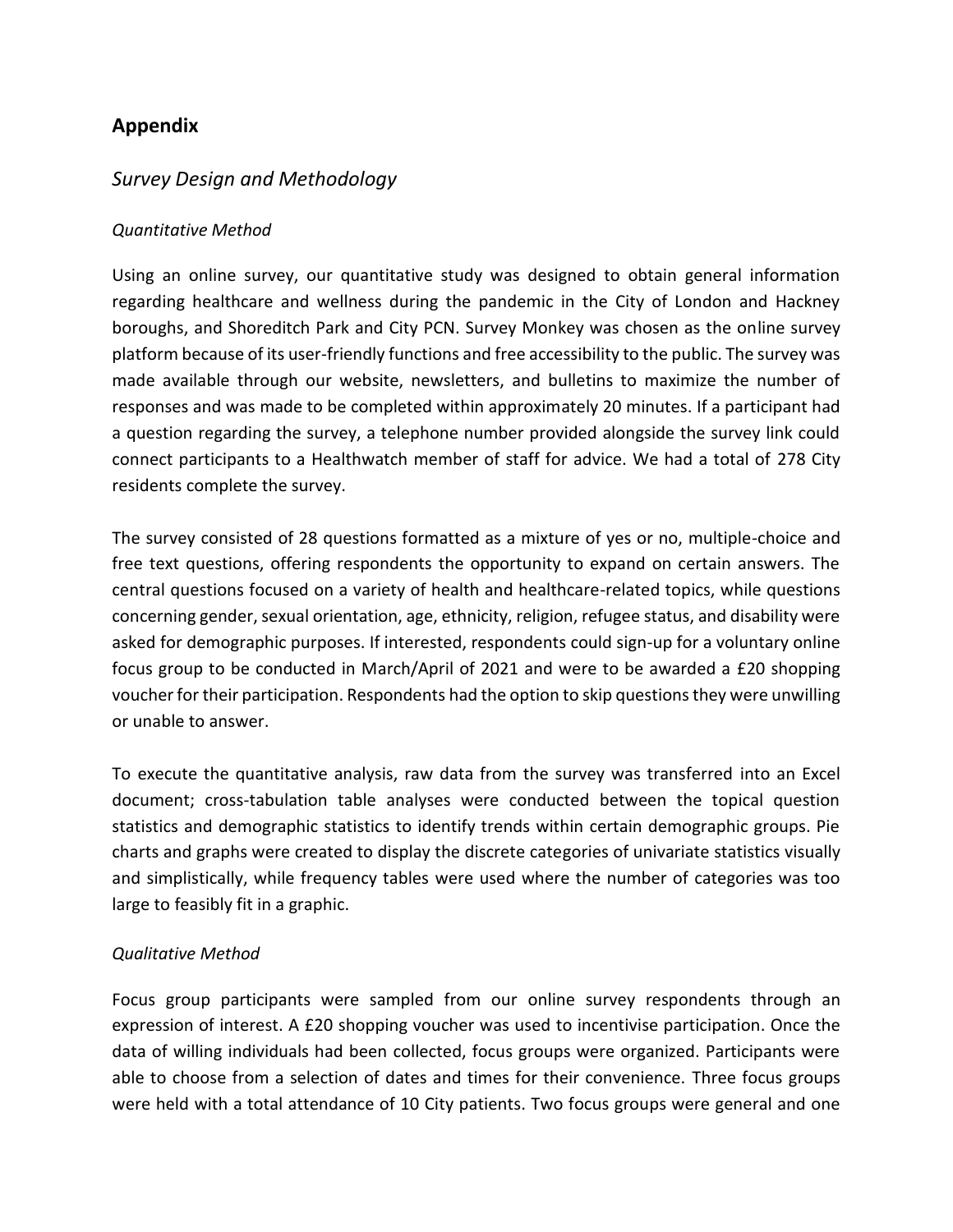was with members of the homeless community. Two members of Healthwatch staff were present during the sessions.

The focus groups were held over Zoom and ran for an hour. A semi-structured approach was adopted – broad discussion points were determined in advance based on topics raised in the survey, but the direction of the conversation was ultimately driven by participants. Specific focus was given to understanding the individuals' experiences with GP services in the Shoreditch Park and City PCN, with particular regards to appointment accessibility, telemedicine, and quality of care. At the start of the meeting, the facilitators confirmed that all participant information and contribution would remain anonymous and confidential. Attendees did not know the contact details for other people present, excluding the work details of Healthwatch staff. The Healthwatch staff asked community members to share how Covid-19 had impacted their lives to establish collective identity and a comfortable atmosphere amongst the group. Discussion points pertaining to experiences with lockdown, healthcare services, and personal health management were then introduced. Participants were allowed to provide general comments, concerns, or feedback at the end of each session, and were asked about their interest in signing up for the Healthwatch Newsletter.

To conduct the qualitative analysis, key trends were extracted from the session notes and coded into themes. Emerging themes included vulnerable groups, the expanding role of pharmacies, the Neaman Practice, accessibility barriers created by GP booking issues, the Covid-19 mental health burden, and barriers in the homeless community. The aim was not only to present the experiences participants had with the aforementioned discussion points but to highlight the ideas and concerns raised on their own accord. Through the use of evidence-based interpretation, connections could be made across focus groups, discussion points, and themes; furthermore, strategies for improvement could be reasoned from the data, which helped to fulfil the purpose of the study.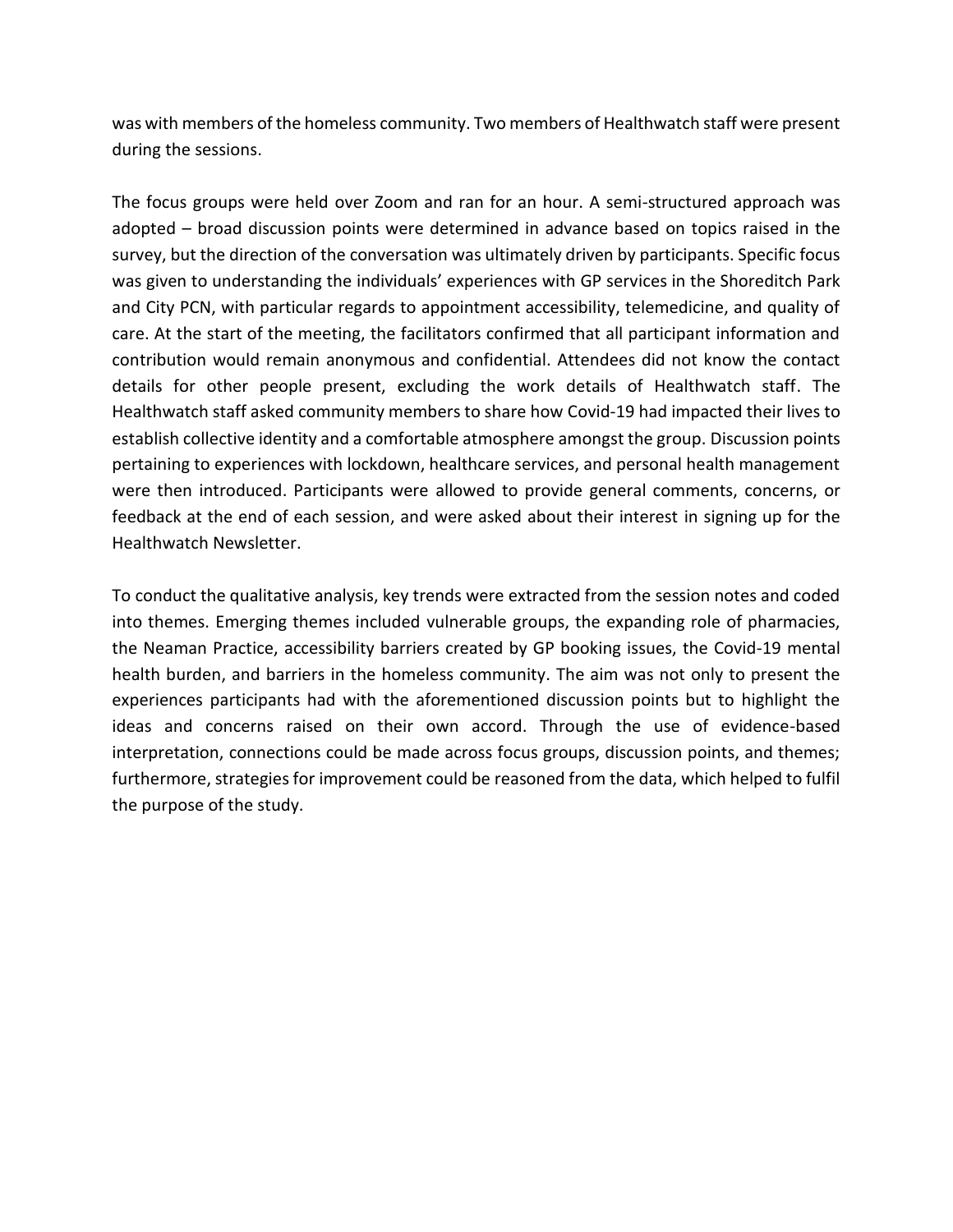# *Cohort Characteristics (City Residents Only)*

| $1$ cyachcy (19), i crechtage (79)<br>Variable | <b>Total</b>   |                |
|------------------------------------------------|----------------|----------------|
|                                                | N              | $\%$           |
| <b>GP Practice</b>                             | 278            | 100            |
| De Beauvoir Surgery                            | $\mathbf 0$    | $\pmb{0}$      |
| The Hoxton Surgery                             | 4              | $\mathbf{1}$   |
| The Lawson Practice                            | 5              | $\overline{2}$ |
| The Neaman Practice                            | 258            | 93             |
| <b>Shoreditch Park Surgery</b>                 | 6              | $\overline{2}$ |
| Southgate Road & Whiston Road                  | 5              | $\overline{2}$ |
| <u>Age</u>                                     | 249            | 100            |
| $18 - 24$                                      | 7              | 3              |
| $25 - 30$                                      | 13             | 5              |
| $31 - 40$                                      | 25             | 10             |
| $41 - 50$                                      | 29             | 12             |
| $51 - 60$                                      | 45             | 18             |
| $61 - 65$                                      | 36             | 14             |
| $66 - 71$                                      | 38             | 15             |
| $72 - 77$                                      | 49             | 20             |
| Prefer not to say                              | $\overline{7}$ | 3              |
| Gender                                         |                |                |
| Male                                           | 278            | 100            |
| Female                                         | 112            | 40             |
| Non-binary                                     | 132            | 47             |
| Prefer not to say                              | $\mathbf{1}$   | $\pmb{0}$      |
| Unspecified                                    | 4              | 1              |
|                                                | 29             | 10             |
| Same gender assigned at birth                  |                |                |
| Different gender assigned at birth             | 217            | 78             |
| Prefer not to say                              | 26             | 9              |
| Unspecified                                    | 5              | $\overline{2}$ |
|                                                | 30             | 11             |
| <b>Sexual Orientation</b>                      | 248            | 100            |
| Asexual                                        | 4              | $\overline{2}$ |
| <b>Bisexual</b>                                | $\mathbf{1}$   | 0              |
| Gay                                            | 26             | 10             |

#### **Table 1. Quantitative sample demographics (N=986)**

**Frequency (N), Percentage (%)**